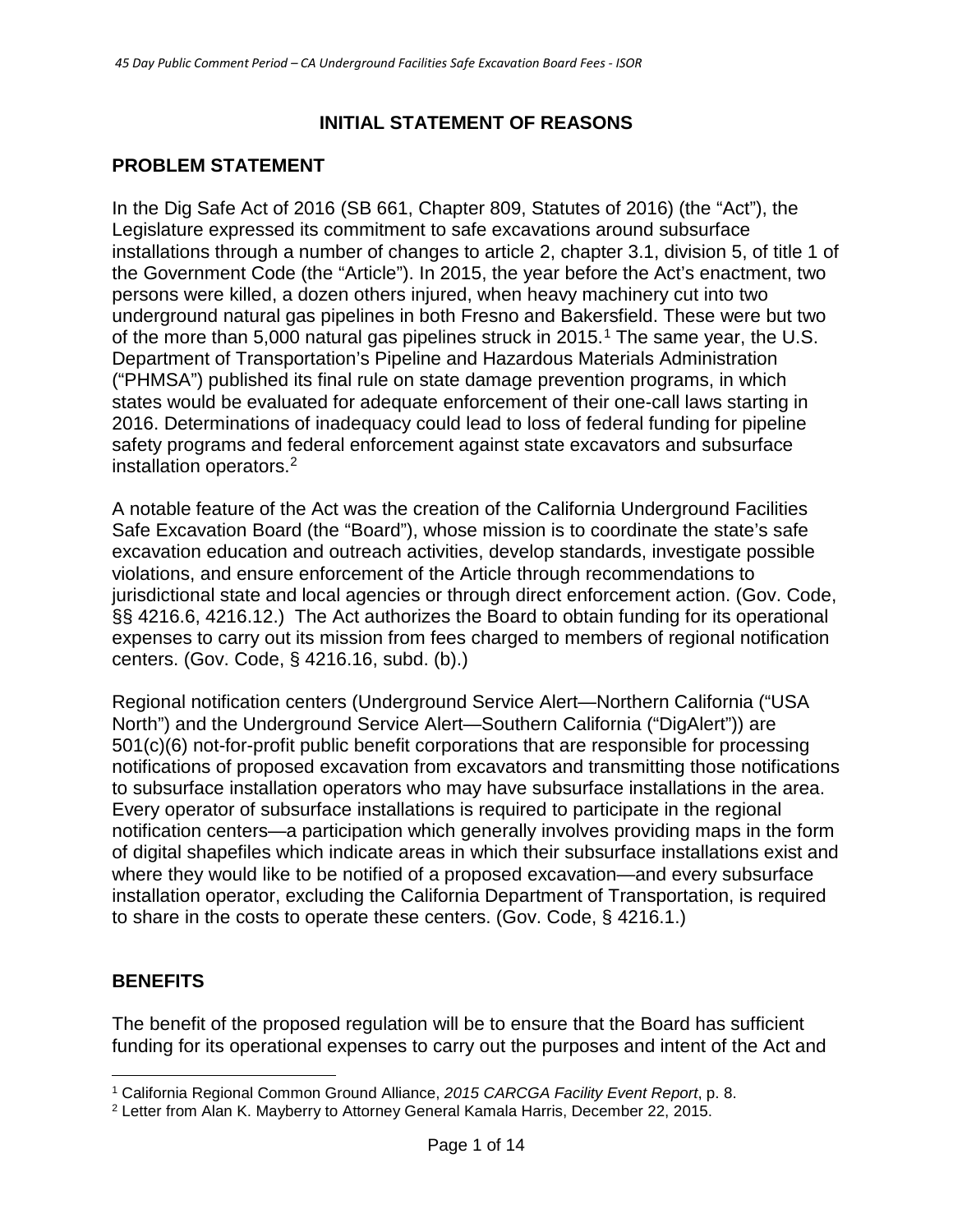to exercise the powers and duties conferred upon the Board by the Act. The specific benefits anticipated from the proposed regulation for sufficient funding include 1) coordination of education and outreach activities that encourage safe excavation practices, 2) development of standards for safe excavation, 3) investigations of possible violations of the Article, and 4) enforcement of the Article.

In accordance with Government Code section 4216.16, subdivision (b), the proposed fee charged to members of the regional notification centers do not exceed the reasonable regulatory cost incident to enforcement of the Article, and the fee is apportioned in a manner consistent with formulas used by the regional notification centers.

#### **PURPOSE AND NECESSITY Specific sections which have been modified:**

**Section 4010, subdivision (a):** To establish and specify the amount of the fees the members of the regional notification centers must pay to support the reasonable operational expenses of the Board.

**Necessity:** Each time a person contacts a regional notification center to notify it of a proposed excavation, a tracking tool, which is referred to as a "ticket," is created by the regional notification center. The ticket contains location information about the proposed excavation, which is then compared to digital maps provided by subsurface installation operators showing the regions in which those installations are found, and those operators whose installation regions overlap with the area of proposed excavation are then notified by the regional notification center of the proposed excavation. This notification to the operator is referred to as a "locate request transmission." In California, an average of roughly eight locate request transmissions are made for each ticket.

Government Code section 4216.16, subdivision (b), provides that the Board "shall apportion the fee in the manner consistent with formulas used by the regional notification centers." Each of the state's two regional notification centers assesses their operational fee somewhat differently, but both are consistent in that the fees are proportionate to the number of locate request transmissions the regional notification centers provide their members.

DigAlert assesses a fee on its members for each new locate request transmissions provided to the member—a fee which is to be paid monthly. USA North members pay a percentage of the center's budget in proportion to the locate request transmissions they receive from new, extension, and renewal tickets they receive.<sup>[3](#page-1-0)</sup> DigAlert has a \$10 fixed monthly database fee for its members, and USA North charges a flat annual fee of \$150 that can be applied toward the first 200 locate request transmissions.

<span id="page-1-0"></span> <sup>3</sup> "Extension" tickets are renewals pursuant to Gov. Code § 4216.2(e), and "renewal" tickets are new tickets pursuant to Gov. Code § 4216.2(i).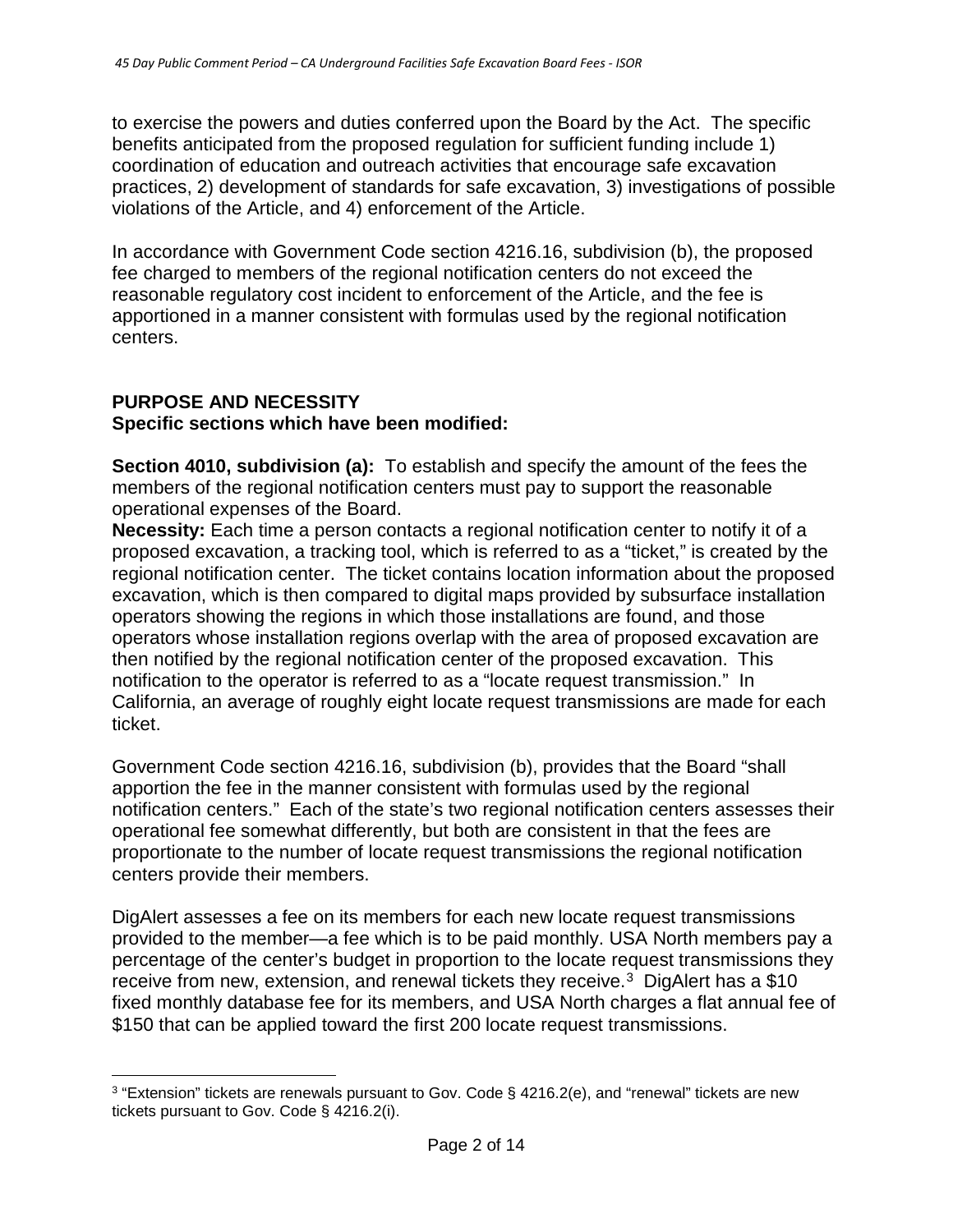Assessing a fee based on locate request transmissions requires consideration of two  $components: a predictable operational expense<sup>4</sup> and an unpredictable total number of$  $components: a predictable operational expense<sup>4</sup> and an unpredictable total number of$  $components: a predictable operational expense<sup>4</sup> and an unpredictable total number of$ locate request transmissions. The main driver of the variability of locate request transmissions is the systemic link between tickets and the economy at large. As the economy booms, construction spending rises and excavators call in tickets. In weak economy, the reverse happens. The economy, however, is not the only factor to influence ticket numbers. As the Board, utilities, and contractor associations become more successful in convincing persons who currently do not contact the regional notification centers to do so, tickets—hence locate request transmissions—should increase.<sup>[5](#page-2-1)</sup> On the other hand, the number of locate request transmissions per ticket in the state dropped from 10.5 in 2000 to 8.3 in 2017 as members tighten the boundaries of the shapefiles they provide to the regional notification centers to reduce the number of spurious locate request transmissions. The centers—USA North in particular expects further tightening as members adapt to a change in billing practice (members had been billed by the miles of infrastructure they reported to USA North before the current system of billing by number of locate request transmissions). This is a source of significant uncertainty as 50% of the locate request transmissions sent from DigAlert went to 1.1% of its members, and 50% of the locate request transmissions sent from USA North went to only 1.0% of its members, meaning that a change from only one of the large members could cause a significant drop in overall locate request transmissions (and therefore any fees based on their number).

The Legislature, in authorizing the Board's first budget, provided a loan of \$7,406,000 from the California High-Cost Fund-B Administrative Committee Fund to cover the Board's operational expenses for its first two fiscal years, to be repaid with interest calculated at the rate of the Pooled Money Investment Account[.6](#page-2-2) The interest rate at the time of transfer (March 6, 2018) was 1.48%.

The Budget Act of 2017 required loan repayment on July 1, 2019. Recognizing that repayment of the loan for two years of operating expenses in addition to collection of operating expenses for the 2019-20 fiscal year would impose a steep fee on regional notification center members to be paid over a short period of time and with little notice, the Department of Finance requested in a Spring Finance Letter for the 2018-19 Budget that the loan be repaid instead on July 1, 2021.<sup>[7](#page-2-3)</sup> This initial statement of reasons anticipates legislative approval of this request. Should the Legislature reject or modify the Spring Finance Letter request, a substantial, sufficiently related change will be made to the proposed regulation with fees modified accordingly and appropriate public notice will be given.

A fee to cover the operating expenses of the Board must cover costs that include loan repayment (principal and interest), reasonable reserve, personnel including salary and

<span id="page-2-0"></span> <sup>4</sup> \$3,563,000 unless modified by the Legislature.

<span id="page-2-1"></span><sup>5</sup> Unfortunately, the number of excavations that happen without notification are unknown, making quantification of what constitutes success thus far elusive.

<span id="page-2-2"></span><sup>6</sup> Item 8660-012-0470 of AB 97 (Budget Act, Chapter 14, Statutes of 2017).

<span id="page-2-3"></span><sup>7</sup> Budget Change Proposal 3540-306-BCP-2018-A1.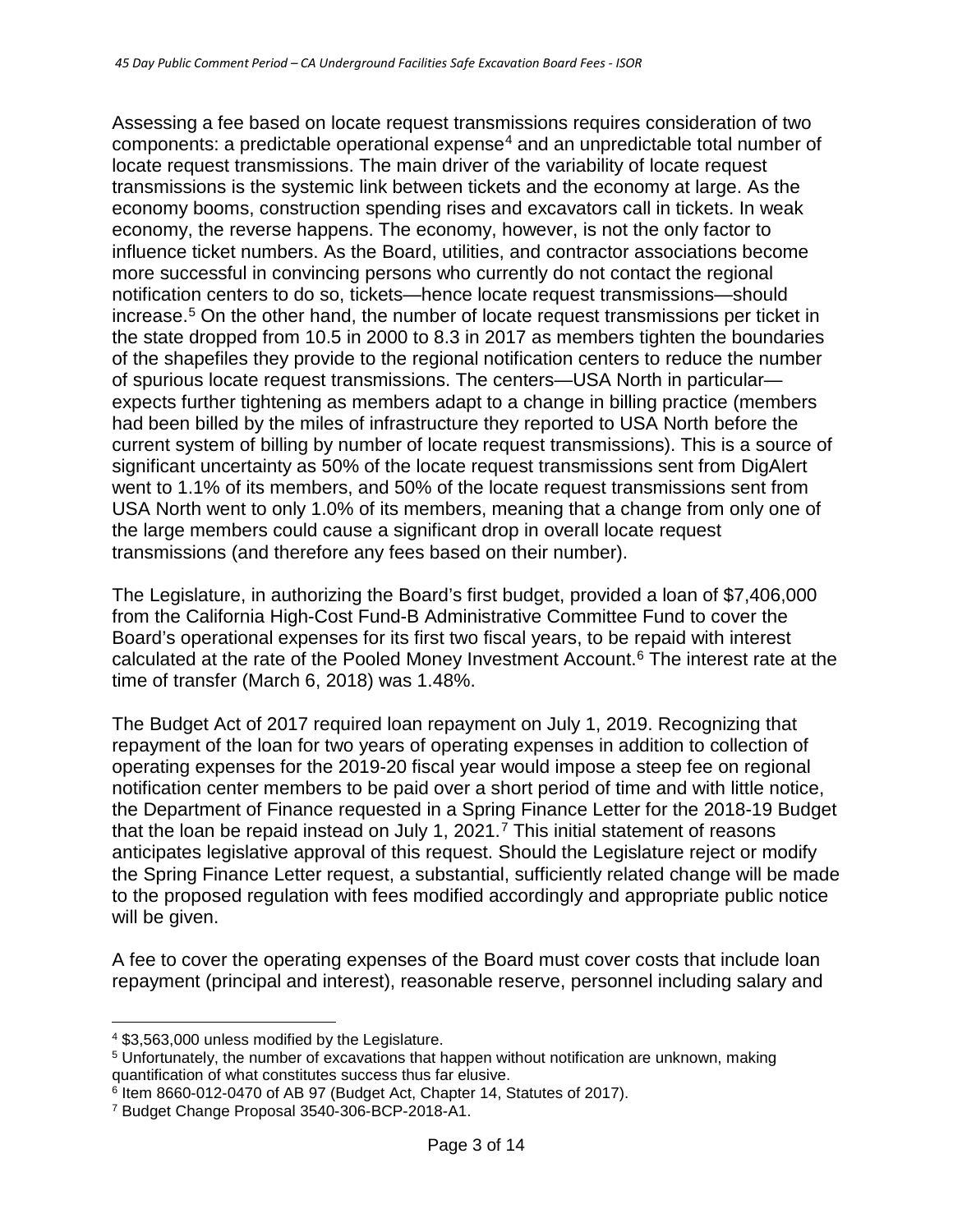benefits, printing, communications, office supplies and equipment, postage, travel, training, facilities (buildings and utilities), and information technology. The loan repayment and reasonable reserve should be collected prior to July 1, 2021. This naturally creates two expected fee amounts—one that is to be applied in the period in which the loan is being repaid, and one that is to be applied afterward to support the Board's continuing operational expenses.

Considering the unpredictability of the number of locate request transmissions that will be received by regional notification center members in the years covering the Board's loan repayment, the Board chose to use USA North's formula as a model. Each regional notification center member will be assessed a fee in proportion to the member's percentage of the statewide total locate request transmissions in the previous calendar year. The locate request transmissions used in the calculation are those which result from each new ticket, renewal ticket, and remark ticket (as identified in Government Code section 4216.2, subdivision (e), section 4216.2, subdivision (i), and section 4216.3, subdivision (b), respectively). A comparison of the relevant ticket terminology used by the two regional notification centers can be seen in the table below:

| <b>Ticket Type Terminology</b> |                 |                                                                                                                                                                                                                                                                       |
|--------------------------------|-----------------|-----------------------------------------------------------------------------------------------------------------------------------------------------------------------------------------------------------------------------------------------------------------------|
| <b>USA North</b>               | <b>DigAlert</b> | <b>Statute</b>                                                                                                                                                                                                                                                        |
| new                            | new             | "The regional notification center shall<br>provide a ticket to the person who<br>contacts the center pursuant to this<br>section and shall notify any member,<br>if known, who has a subsurface<br>installation in the area of the<br>proposed excavation." 4216.2(e) |
| renewal                        | new             | "If a ticket obtained by an excavator<br>expires but work is ongoing, the<br>excavator shall contact the regional<br>notification center and get a new<br>ticket" 4216.2(i)                                                                                           |
| extension                      | update          | "If work continues beyond 28 days,<br>the excavator shall renew the ticket<br>either by accessing the center's<br>Internet Web site or by calling '811' by<br>the end of the 28th day." $4216.2(e)$                                                                   |
| remark                         | remark          | "If the field marks are no longer<br>reasonably visible, an excavator shall<br>renotify the regional notification center<br>with a request for remarks that can be<br>for all or a portion of the excavation."<br>4216.3(b)                                           |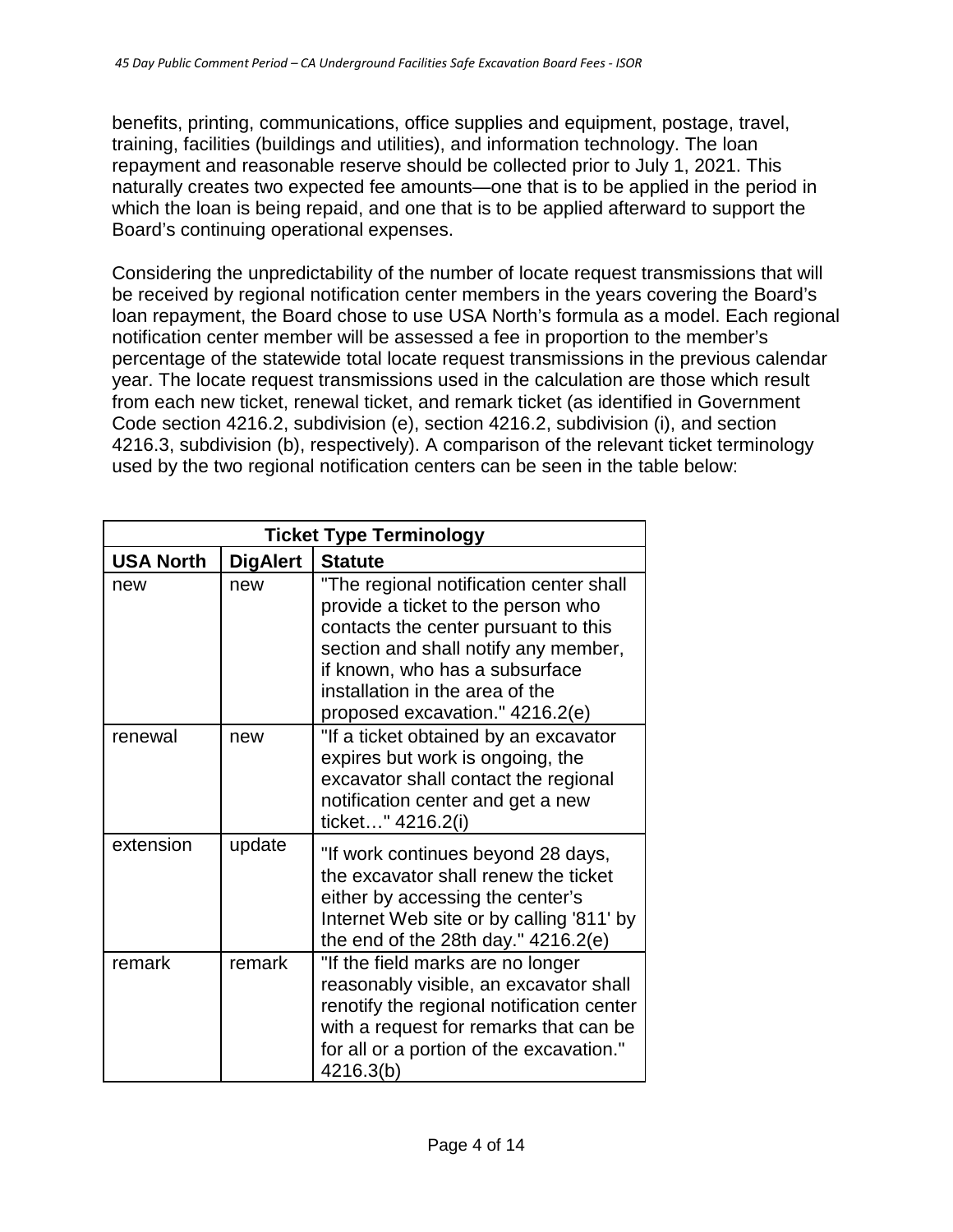The Board, however, did not choose to implement a minimum bill like that assessed by USA North. A large proportion of regional notification center members receive few or no locate request transmissions a year, and adding a minimum fee would be regressive, disproportionately affect the smaller subsurface installation operators, and potentially serve as a disincentive to smaller subsurface installation operators to come forward and join the regional notification centers. In this light, and to minimize transaction costs, the Board chose to exempt a subsurface installation operator from paying a fee if that operator received fewer than 200 locate request transmissions in the previous year. According to data provided by DigAlert and USA North, 783 (or 35.9%) of the 2,181 combined members of the regional notification centers received fewer than 200 locate request transmissions for new, renewal, and remark tickets in 2017. But, their fiscal impact is minimal, constituting 0.43% of the total number of billable locate request transmissions. By exempting members with fewer than 200 locate request transmissions from paying a fee to the Board, the Board expects to eliminate all financial impact to 35% of the smallest regional notification center members while shifting less than half of a percent of the cost to the other members.

**Section 4010, subdivision (b)(1):** To establish and specify payment method instructions to remit the fee to the regional notification centers.

**Necessity**: The regional notification centers will apply the fee on bills sent to their members. Using the existing billing system prevents confusing regional notification center members with sending two payments to two different sources. It allows members to pay using their accustomed payment method and billing cycle.

**Section 4010, subdivision (b)(2):** To establish and specify deadlines for regional notification centers to remit to the Board the members' fees to support the reasonable operational expenses of the Board.

**Necessity**: Payment on at least a semi-annual basis allows the regional notification centers to apply the surcharge on member bills in whatever ways they see fit. This will also limit confusion and minimize process changes for members, as DigAlert and USA North have different billing cycles. Remittance for the prior 6 months of locate request transmissions will be on April 1 and October 1 each year to ensure processing by the beginning of the state's fiscal year on July 1.

**Section 4010, subdivision (c):** To establish late fees and specify that the Board shall seek and obtain late payments directly from members of regional notification centers. **Necessity:** In the event a member fails to pay the required fee under subdivision (a), the Board will need to assess a late fee to cover costs to seek and obtain the late payment from the member. The 5% late fee is consistent with formulas used by the regional notification centers and based on the Board's operational expenses to seek and obtain late payments from the member. The regional notification centers must inform the Board of late payments, along with the member's billing statement information, so that the Board may seek and obtain the fee, including late fee, from the member.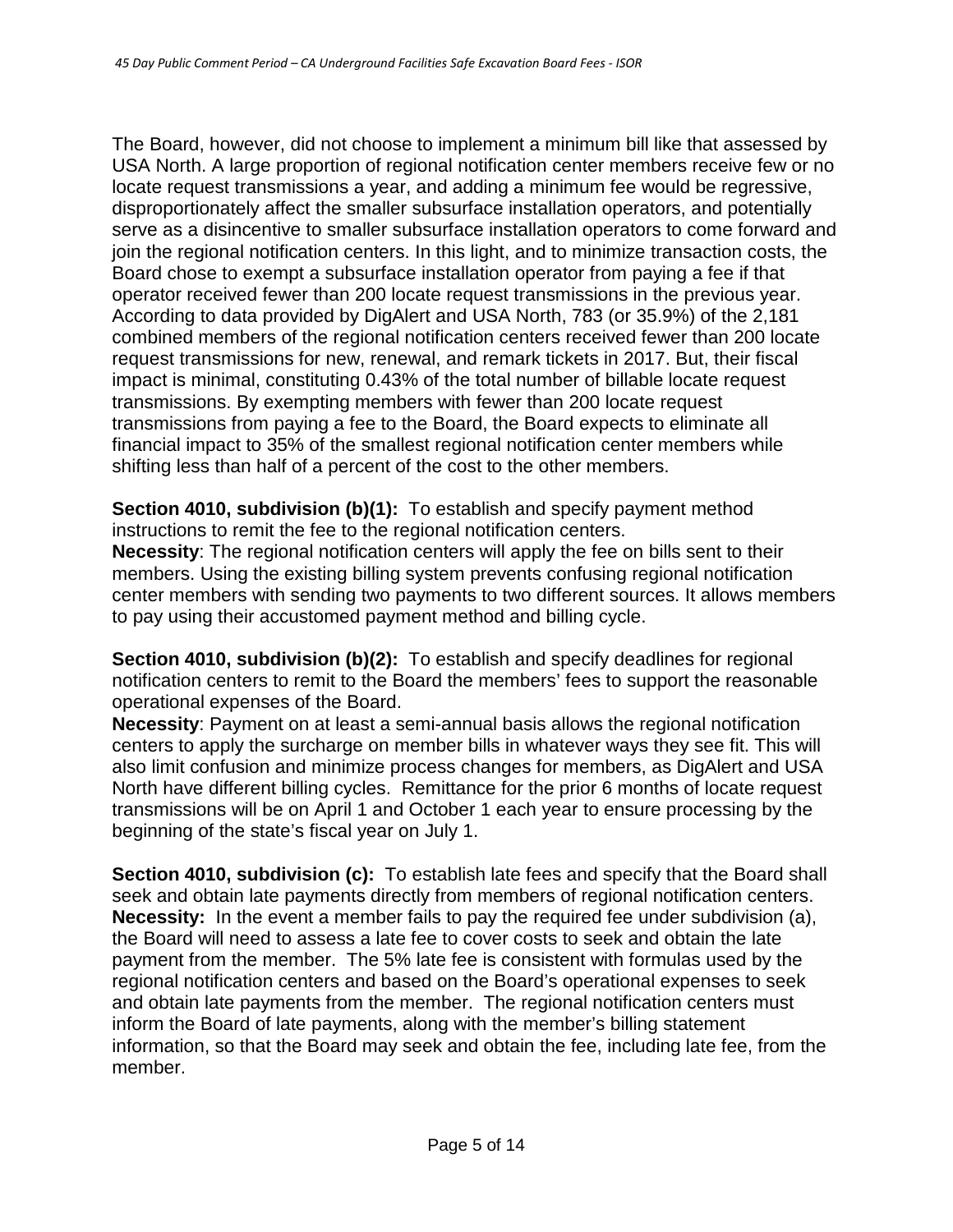**Section 4010, subdivision (d):** To specify that the Board may reduce the amount or waive payment of the fee if the Board determines that there is or will be more than sufficient revenue for operational expenses.

**Necessity:** In the event the Board determines that there is or will be more than sufficient revenue for operational expenses, the Board must be able to reduce or waive the required fee under subdivision (a) so that the Board does not generate more revenue than necessary to pay for its operational expenses. The Board must be able to adjust the fees (decrease or waive) in reaction to changes in the economy and operational needs.

**Section 4010, subdivision (e):** To define the term "locate request transmission" used in subdivision (a) for clarity.

**Necessity:** The term "locate request transmission" could be interpreted variously, as DigAlert and USA North create multiple types of tickets—not all of which the centers bill for—and use common terminology to define different concepts. For instance, USA North uses the term "extension" to mean a renewal of a ticket prior to expiration after 28 days. DigAlert does not use the term "extension," but uses "update" to express the same concept. In order to better tie jobs to tickets—even when those tickets have expired— USA North uses the term "renewal" to describe a new ticket that replaces one that has expired before it was renewed. USA North identifies remark tickets separately, while remarks are absorbed into DigAlert's definition of an "update" ticket.

Rather than tie the definition of a locate request transmission to the different practices and definitions used by the regional notification centers, the regulation links it to the specific activities described in statute for new and renewed tickets (Government Code section 4216.2, subdivision (e)), and for new tickets obtained to replace expired tickets (Government Code section 4216.2, subdivision (i)), or a ticket requesting a remark, as identified in Government Code section 4216.3, subdivision (b).

### **TECHNICAL, THEORETICAL, AND/OR EMPIRICAL STUDY, REPORTS, OR DOCUMENTS**

The proposed regulations were developed in consultation with the administrative heads of the state's two regional notification centers, both in documents listed below and in conversations. The proposed regulations were also developed in consultation with Board members who also work for regional notification center members subject to the fee, and Board staff hosted a webinar, to which all regional notification center members were invited, to discuss and receive feedback on the proposed regulations.

The Board relied on the following sources:

- Budget Change Proposal 3540-306-BCP-2018-A1
- Budget Act AB 97 (Budget Act, Chapter 14, Statutes of 2017)
- *2015 CARCGA Facility Event Report,* California Regional Common Ground Alliance
- Dig Alert Att.1 Ticket History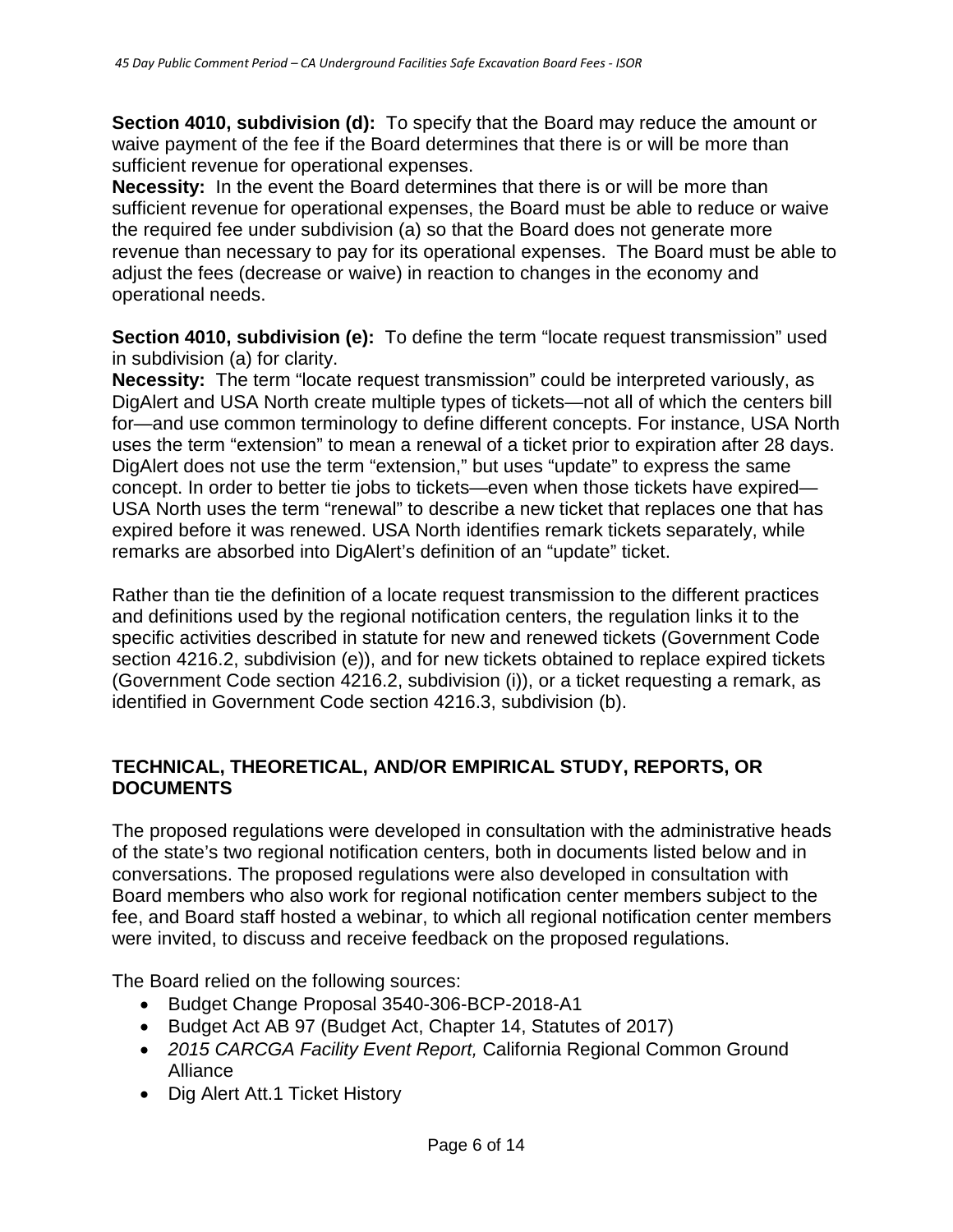- Dig Alert Att. 2 Member Tickets
- Dig Alert Att. 3 Monthly Ticket Trends
- Dig Alert Att. 4 Ticket Types by Year
- Dig Alert Att. 5 Sample Invoice
- Dig Alert Att. 6 Underground Service Alert of Southern California Articles of Incorporation, Bylaws, Operating Procedures (Incorporated May 21, 1984; Revised February 2018)
- Dig Alert Response-Letter to the Board from the Underground Service Alert of Southern California (dated January 4, 2018), including attachments.
- Maryland Underground Facilities Damage Prevention Authority, *Seventh Report to the Governor and General Assembly of Maryland*, January, 2018
- *Operating Reserve Policy Toolkit for Nonprofit Organizations*, First Edition, September 15, 2010
- PHMSA Letter from Alan K. Mayberry to Attorney General Kamala Harris, December 22, 2015.
- PHMSA Letter from Alan K. Mayberry to Attorney General Kamala Harris, December 28, 2016.
- USAN Underground Service Alert South (dated December 29, 2017) email
- USAN Underground Service Alert North (dated January 10, 2018) email
- USAN Att. 1 Ticket Volume 2017
- USAN Att. 2 Member Billing
- USAN Att. 3 Tickets by Type 2017

# **ECONOMIC IMPACT ASSESSMENT/ANALYSIS**

The proposed regulation was made after analysis of the cost requirements for those entities affected.

Any cost incurred by an operator, defined under Government Code section 4216 as any person, corporation, partnership, business trust, public agency, or other entity that owns, operates, or maintains a subsurface installation, would be based on the number of locate request transmissions the operator may receive from a regional notification center for excavation activity as an operator and member of a regional notification center. As costs are based on a percentage of the statewide total of the operator's annual locate request transmissions, the expected costs are tied directly to the Board's operational expenses. To account for the Board's operational expenses, its loan repayment (and the interest on that loan), and to build a reasonable reserve, the Board expects the total statewide impact for the 2019, 2020, and 2021 calendar years to be about \$7,000,000 per year, dropping to \$3,800,000 in 2022.

Costs to local governments are not mandated by the state as defined under Government Code section 17514. Any cost incurred by a local government would be based on the number of locate request transmissions the local government may receive from a regional notification center for excavation activity as an operator and member of a regional notification center. As costs are based on a percentage of the statewide total of the operator's annual locate request transmissions, expected costs to local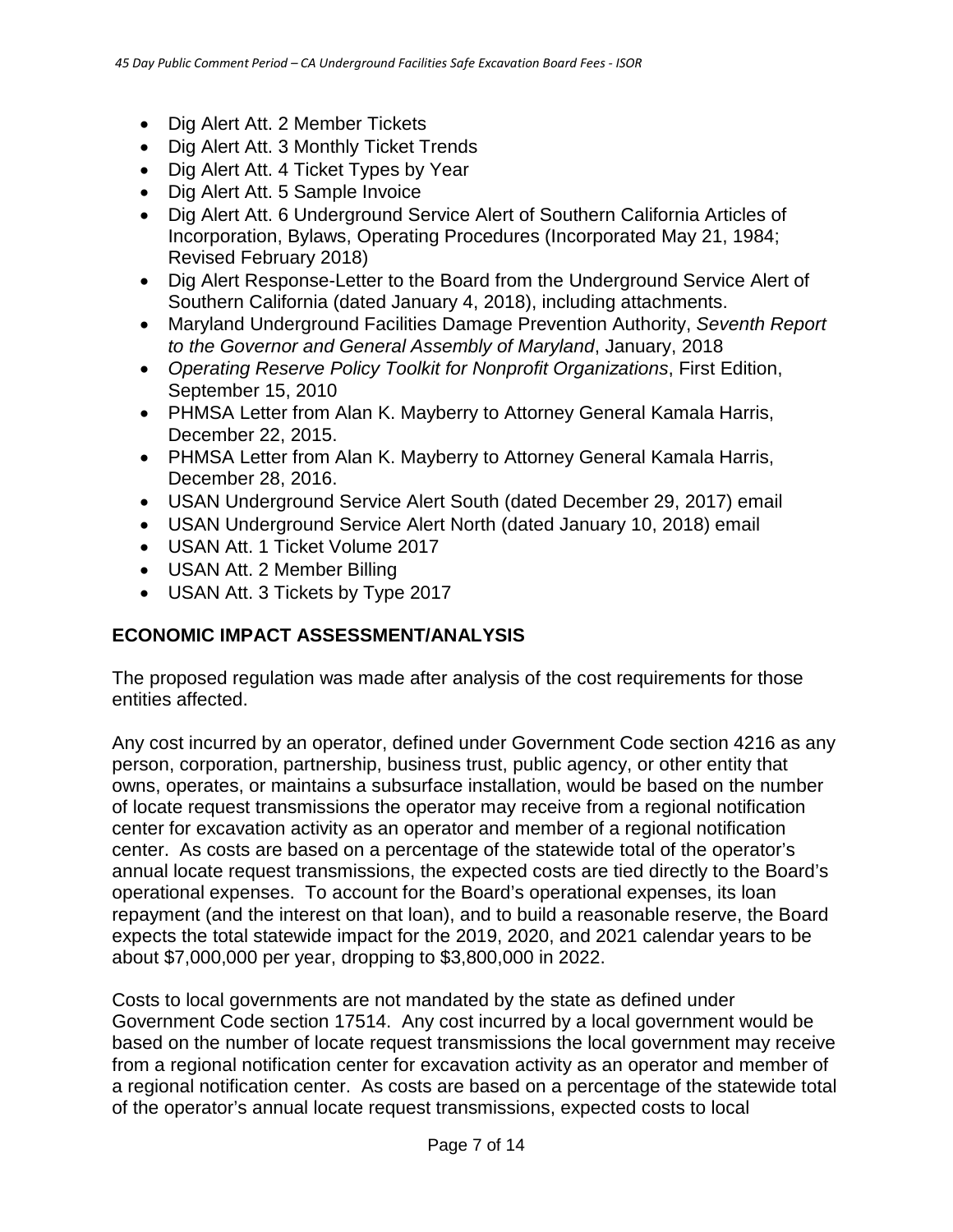governments are proportional to the locate request transmissions local governments receive. Based on locate request transmissions local governments received from regional notification centers in year 2017, the estimated statewide cost may be less than \$1,842,000 (before 2022) and less than \$996,000 (2022 and after).

Any cost incurred by a state agency would be based on the number of locate request transmissions the state agency may receive from a regional notification center for excavation activity as an operator and member of a regional notification center. As costs are based on a percentage of the statewide total of the operator's annual locate request transmissions, expected costs to state agencies are proportional to the locate request transmissions local governments receive. Nevertheless, based on locate request transmissions state agencies, including the Regents of the University of California, received from regional notification centers in year 2017, the estimated statewide cost may be less than \$13,000 (before 2022) and less than \$7,000 (2022 and after).

The burden of fees is heavily weighted toward a small number of large utility services, as 50% of the locate request transmissions are provided to 1% of the members of USA North and DigAlert.

The median member of USA North, a representative subsurface installation operator, had 395 billable locate request transmissions in 2017 out of a total of 12,224,964 statewide. The economic impact of the fee from January 1, 2019 to June 30, 2021 would be (395/12,224,964) x \$7,000,000 = \$226.18 per year until 2022 and  $(395/12,224,964)$  x \$3,800,000 = \$122.78 thereafter. The median member of DigAlert had 678 billable locate request transmissions, making their annual fee \$388.22 until 2022 and \$210.75 thereafter.

The proposed regulation does not by itself affect a savings of federal funding to the state, but it is a necessary condition for not losing up to 4% funding to the PHMSA state base grant (currently provided to the California Public Utilities Commission and the Office of the State Fire Marshal), which can occur if a state's damage prevention program has been determined by PHMSA to have been inadequate for five years.<sup>[8](#page-7-0)</sup> As the Board is integral in the state receiving a determination of adequacy, the regulation is a necessary condition to sustaining the current level of federal funds.

The Board concludes that it is:

(1) unlikely that the proposed regulation will create or eliminate any jobs within the State;

Stakeholder representatives were consulted during development of the regulation. It is unlikely that the proposed regulations will have an impact on the creation or elimination of jobs on the businesses of operators that are members

<span id="page-7-0"></span> <sup>8</sup> Section 198.53, Title 49, Code of Federal Regulations.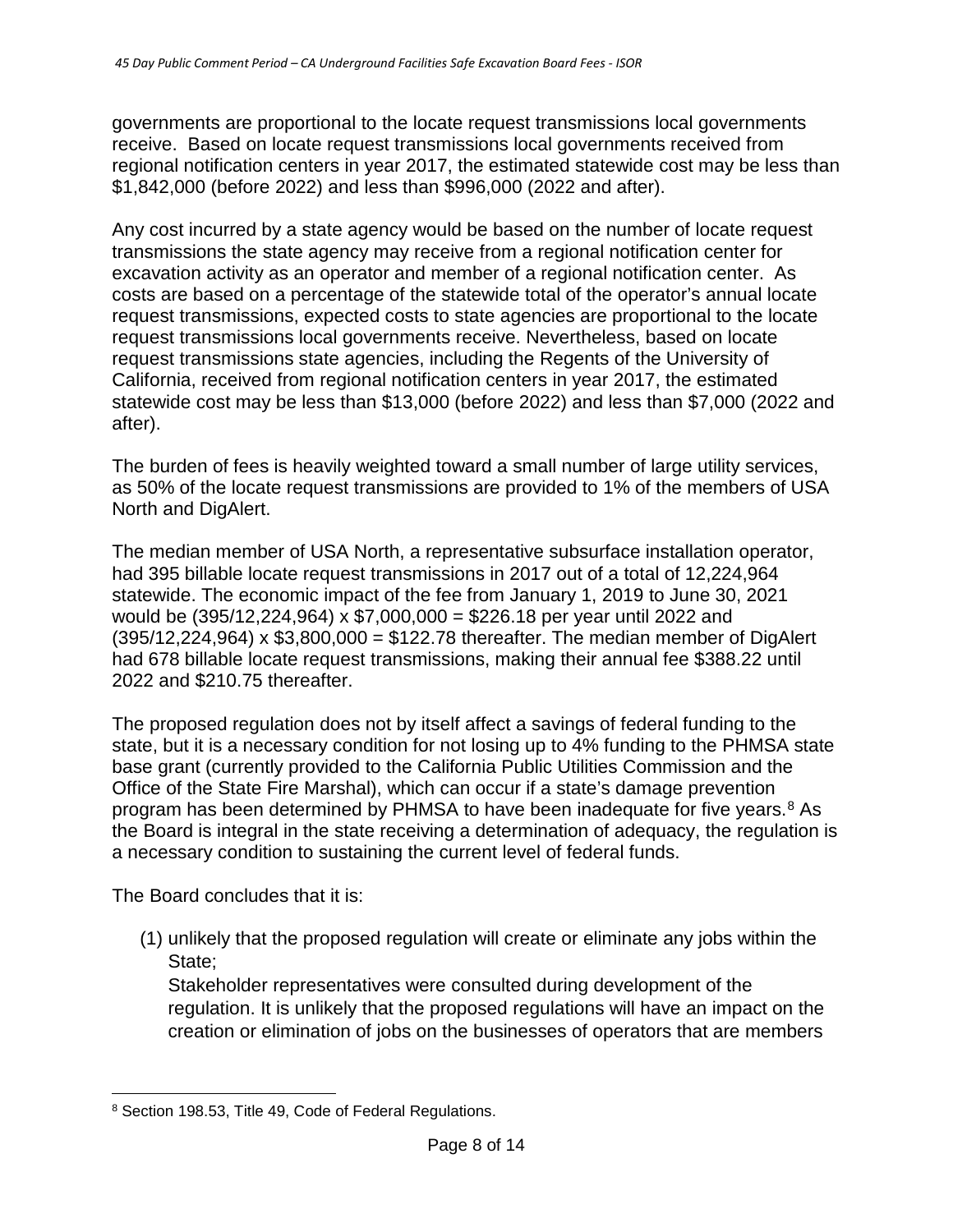of regional notification centers as the proposed regulations do not fundamentally change the way they do business.

- (2) unlikely that the proposed regulation will create new businesses or eliminate any existing businesses within the State; The proposed regulations serve to generate revenue for the Board through minimal fees charged to operators that are members of regional notification centers, and thus, it is unlikely that the proposed regulations will impact the business environment by creating new businesses or eliminating existing businesses.
- (3) unlikely that the proposed regulation will affect the expansion of businesses currently doing business in the state; The Board has determined that this regulatory proposal will unlikely limit or discourage the expansion of existing businesses within the state.
- (4) The benefit to the public is the protection of life and property. Through fees charged to regional notification center members, the Board will be able to obtain sufficient funds for the Board's operational costs to implement the Dig Safe Act of 2016 to prevent unsafe excavation practices near subsurface installations.

### **EVIDENCE SUPPORTING FINDING OF NO SIGNIFICANT STATEWIDE ADVERSE ECONOMIC IMPACT DIRECTLY AFFECTING BUSINESS**

Although the proposed action will directly affect businesses statewide, including small businesses, the Board concludes that the economic impact, including the ability of California businesses to compete with businesses in other states, will not be significant.

The requirement that members of the regional notification centers pay a fee to the Board will affect businesses, including small businesses, because the members are businesses that own, operate, or maintain a subsurface installation and will incur the expense of paying a small fee to the Board. However, the Board has determined that the fee would be minimal and insignificant given that the cost is borne primarily by large utility services. Therefore, the proposed regulation will not have a significant statewide adverse economic impact directly on members of the regional notification centers. See discussion above.

## **CONSIDERATION OF REASONABLE ALTERNATIVES TO THE REGULATION AND THE AGENCY'S REASONS FOR REJECTING THOSE ALTERNATIVES**

*Funding Source* Alternative 1 (selected alternative): Assess a fee on members of the regional notification centers pursuant to Government Code section 4216.16, subdivision (b).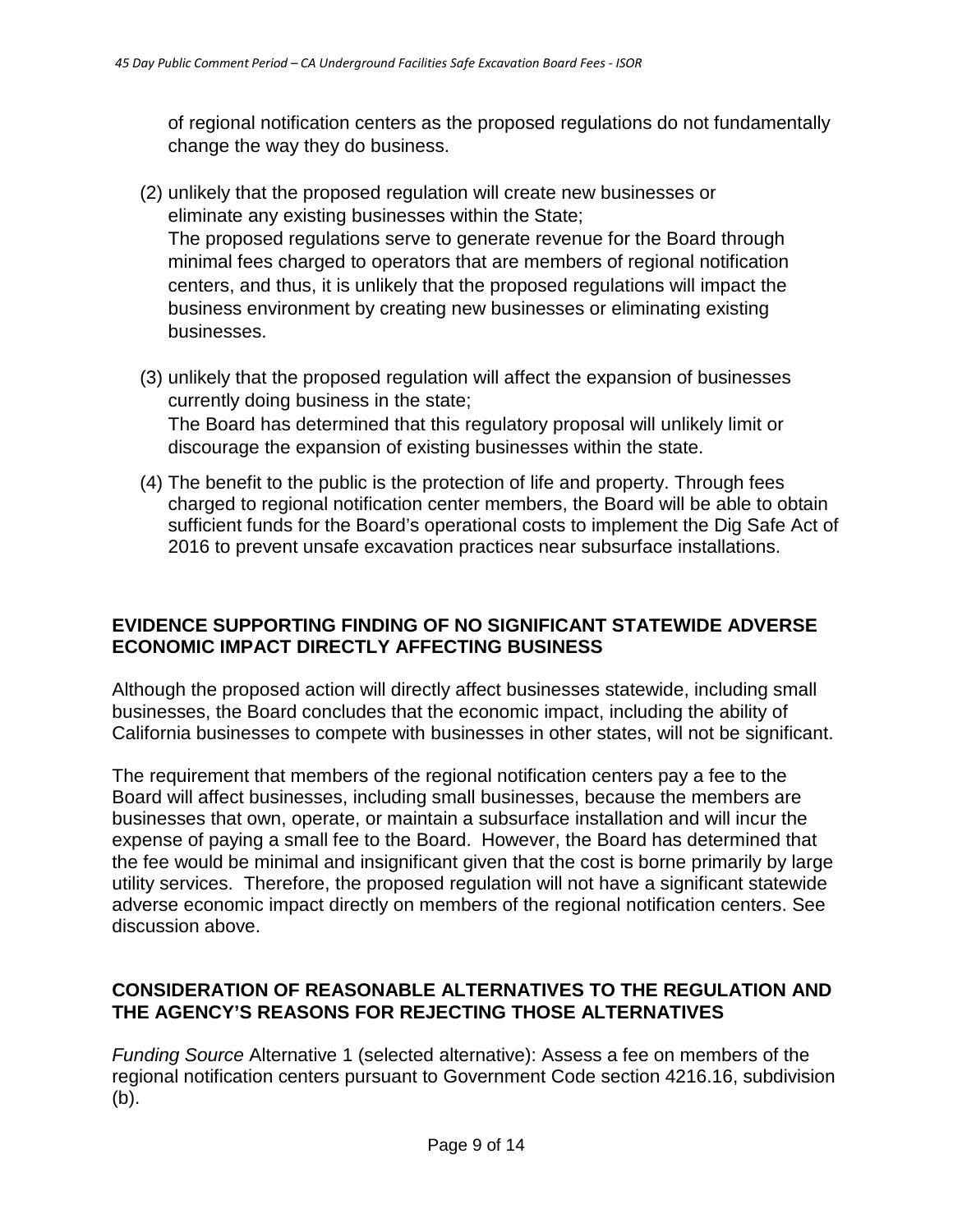Analysis: Members of the regional notification centers were specifically identified by the Legislature as a potential source of funds to pay for the Board's reasonable operating expenses. Other possible sources, however, are currently not appropriate or feasible.

*Funding Source Alternative 2*: Supplement a fee assessed on regional notification center members with a federal grant pursuant to Government Code section 4216.16, subdivision (a).

Analysis: Several sources of funding are available from the federal Department of Transportation for natural gas and hazardous liquid (including petroleum product) pipeline safety. The largest source of funding authorized pursuant to Chapter 601 of Title 49 of the United States Code, authorizing state pipeline safety partner agencies to have up to 80% of their pipeline safety program expenses to be reimbursed by the federal government. As the Board's activities may qualify for reimbursement due to its connection to the Office of the State Fire Marshal (the state's pipeline safety partner for hazardous liquids), the Board's 2018 Plan identifies pursuit of this funding source as a strategic activity.

However, this potential funding source has its limitations. It only covers audit and investigation activities, and only for natural gas and hazardous liquid pipelines. Education and outreach activities would likely not be covered, and administrative, regulation and standard development, and other Board costs would be excluded. Investigations of water, communications, electric, sewer, and other accidents would not be eligible. The final percentage of eligible costs reimbursed varies as well, often between 60% and 80%.

The federal grant is also not a timely supplemental funding source. The earliest the Board could apply for funding would be September 2018 for 2019 operations, reimbursable in 2020. Given the uncertainty in funding and the time between now and when it could be collected, this federal source is not a feasible alternative.

Two other federal grants may also be available for the Board, but they are small and better suited to funding specific initiatives than operating costs. The state Damage Prevention Grant (\$100,000 maximum) is available to improve the overall quality and effectiveness of the state's program and is available to a state program (including the Board, the California Public Utilities Commission, and the Office of the State Fire Marshal) or to a regional notification centers—the applicant determined by the Governor.[9](#page-9-0) The state One-Call Grant (\$45,000 maximum) is available to assist in improving the quality of the state's one-call notification system.<sup>[10](#page-9-1)</sup> Both of these grants have a year between application and award and, as they have performance reporting requirements, they are better suited to discreet, measurable projects than for absorption into general operational expenses.

<span id="page-9-0"></span><sup>9</sup> Section 60134, Chapter 601, Title 49, United States Code.

<span id="page-9-1"></span><sup>10</sup> Section 6107, Chapter 61, Title 49, United States Code.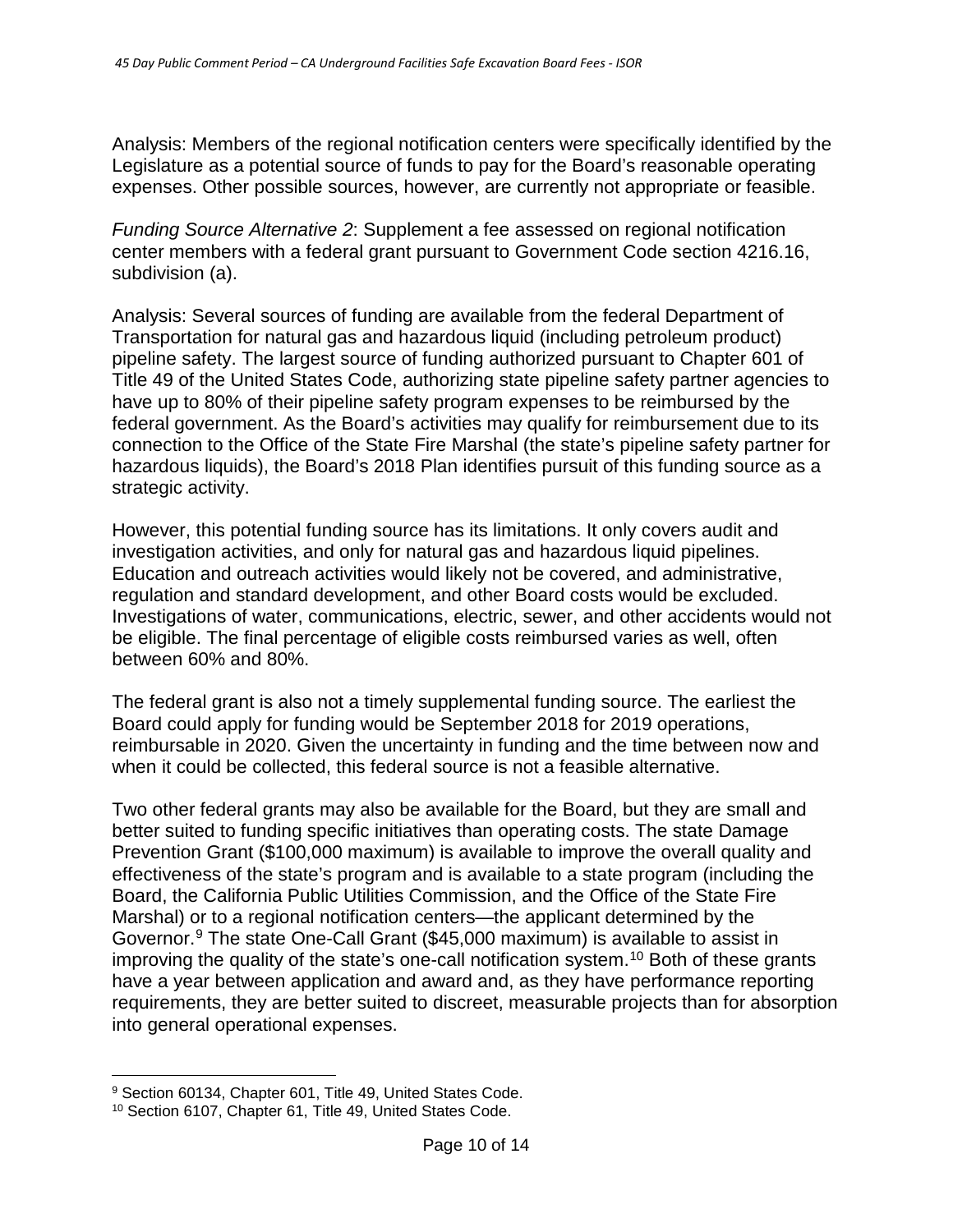*Funding Source* Alternative 3: Assess a fee on excavators who contact the regional notification centers pursuant to Government Code section 4216.2, subdivision (b).

Analysis: One potential source of funds is the excavators who contact the regional notification center, as they are both a beneficiary of center services and subject to Board investigation of potential violations of the Article. The regional notification centers, however, have long held a policy of making the service free to excavators to encourage participation by excavators. The Legislature, in the Act, reinforced this policy by prohibiting both the Board and regional notification centers from charging a fee to excavators for location services. A fee assessed on excavators for contacting the regional notification centers is contrary to clear statutory direction.

*Funding Source* Alternative 4: Assess a fee on persons for obtaining a contractor's license.

Analysis: Assessing a charge on a contractor's license fee could be a source of Board revenue, as the fee wouldn't serve as a deterrent for incremental use of the regional notification centers, and thus might not run afoul of the statutory prohibition against charging for obtaining a ticket. Not all persons with a contractor's license, however, are excavators. A charge for the reasonable regulatory costs incident to performing investigations, inspections, and audits and the administrative enforcement and adjudication of violations of the Article imposed upon a person who does not excavate could be interpreted to be unlawful pursuant to Section 3 of Article XIII A of the California Constitution.

*Funding Source* Alternative 5: Charge a filing fee for complaints of violations of the Article.

Analysis: Any person may complain to the Board of a possible violation of the Article,<sup>[11](#page-10-0)</sup> and so a filing fee for complaints could serve as a source of revenue for the Board. The Maryland Underground Facilities Damage Prevention Authority, for instance, requires a filing fee of \$200.00 for each complaint. Such a filing fee, however, may serve as a disincentive for the public to bring complaints before the Board, a deterrent effect that would disproportionally affect smaller persons and corporate entities—small contractors, for instance—but more importantly a filing fee could impede reporting of unsafe behavior to the Board, which is contrary to the Legislature's purpose in creating the Board in the Act.

This deterrent effect may contribute to Maryland's Damage Prevention Authority receiving only 87 complaints in the 2016 calendar year,  $12$  the most it had ever received. Even without the policy concern of potential deterrence, this alternative may be dismissed on a fiscal basis. Were Maryland's 87 complaints scaled up based on the population ratio between our two states and multiplied by the \$200 filing fee, the

<span id="page-10-0"></span> <sup>11</sup> Gov. Code 4216.19 (b).

<span id="page-10-1"></span><sup>12</sup> Maryland Underground Facilities Damage Prevention Authority, *Seventh Report to the Governor and General Assembly of Maryland*, January, 2018, p. 4.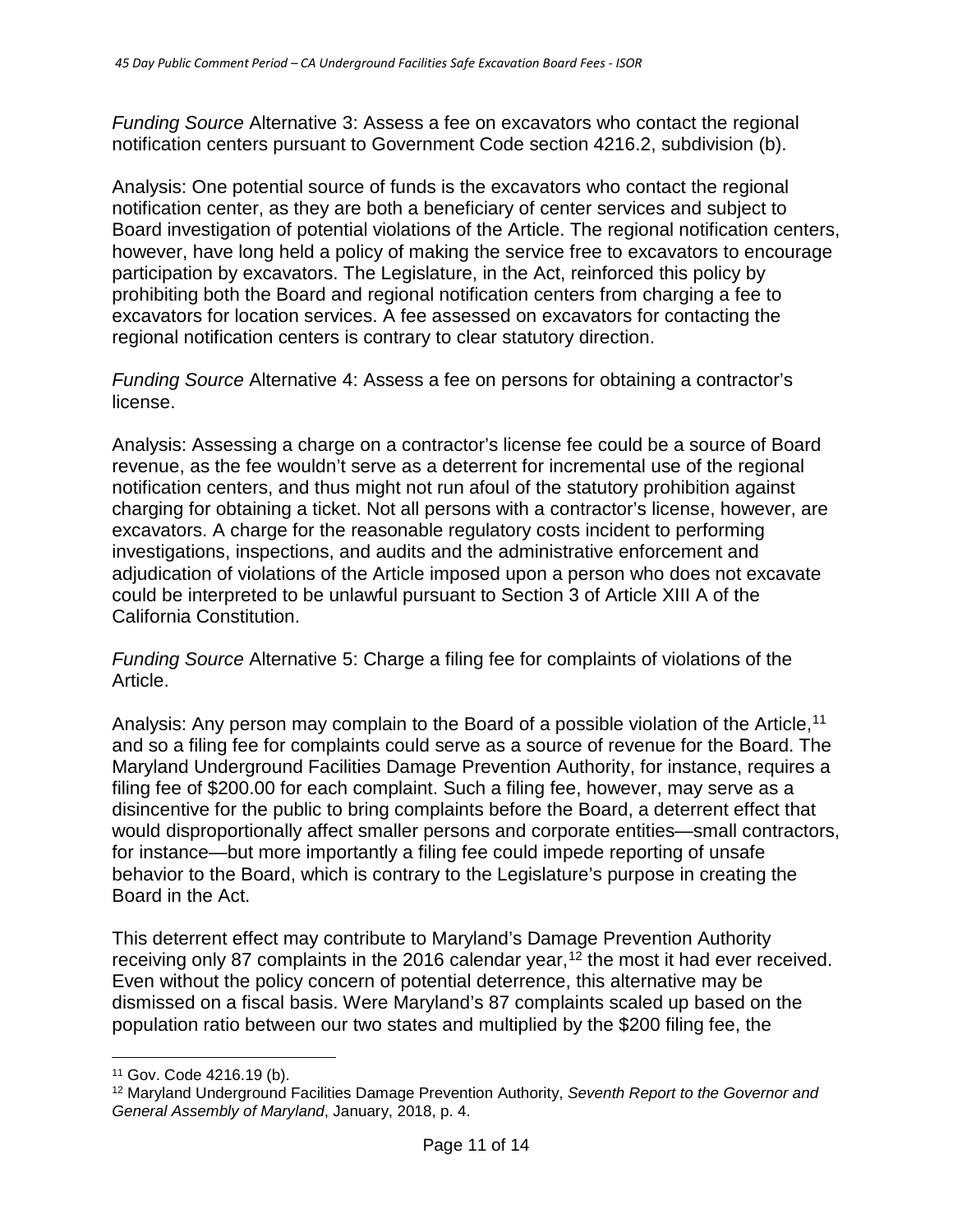revenue would only add to \$113,522, dropping the effective long-run fee per locate request transmission minimally. Given the potential deterrent effect, the uncertainty in the number of complaints, and the small drop in regional notification center member fees from a complainant filing fee, it is not a feasible source of Board operating expenses.

\* \* \*

*Billing Methodology* Alternative 1 (selected alternative): Assess a fee on regional notification center members in proportion to the percentage of the statewide total of locate request transmissions they received in the previous calendar year, exempting those members who received fewer than 200 locate request transmissions.

Analysis: This mechanism ensures the Board will receive sufficient funds to cover its operating expenses regardless of whether the statewide number of locate request transmissions increases or decreases. It buffers the Board against being paid too little in the case of economic downturn and protects regional notification center members from overpaying during economic boom—a time at which those members are placing increased resources into their locate and mark responsibilities.

*Billing Methodology* Alternative 2: Assess a fee on regional notification center members on each individual locate request transmission.

Analysis: Assessing a set fee on each locate request transmission would be simple to understand, but make prediction of payment amounts difficult for both the Board and the regional notification center members as such payments would depend on an uncertain number of future locate request transmissions. This uncertainty has a negative financial impact to regional notification center members. In light of the Board's need to repay its startup loan by July 1, 2021, the Board would have to assess a risk premium on its fee to account for the foreseeable risks of a reduction of locate request transmissions due to a slowdown in economic growth or other factors. In analyzing historical ticket variability, the Board would have proposed to add a risk premium of more than 20% under this billing methodology until the July 1, 2021 repayment of the Board's loan. After loan repayment, the risk premium would be considerably smaller.

\* \* \*

*Payment Mechanism* Alternative 1 (selected alternative): Payment made by a member of a regional notification center as a surcharge on the member's existing invoice from the regional notification center.

Analysis: Using the existing billing system prevents confusing regional notification center members with sending two payments to two different sources. It allows members to pay using the method for which they have become accustomed. It will also prevent members from having to pay for the operation of two billing departments, as members ultimately for payment processing. This option is the least prescriptive, as the regional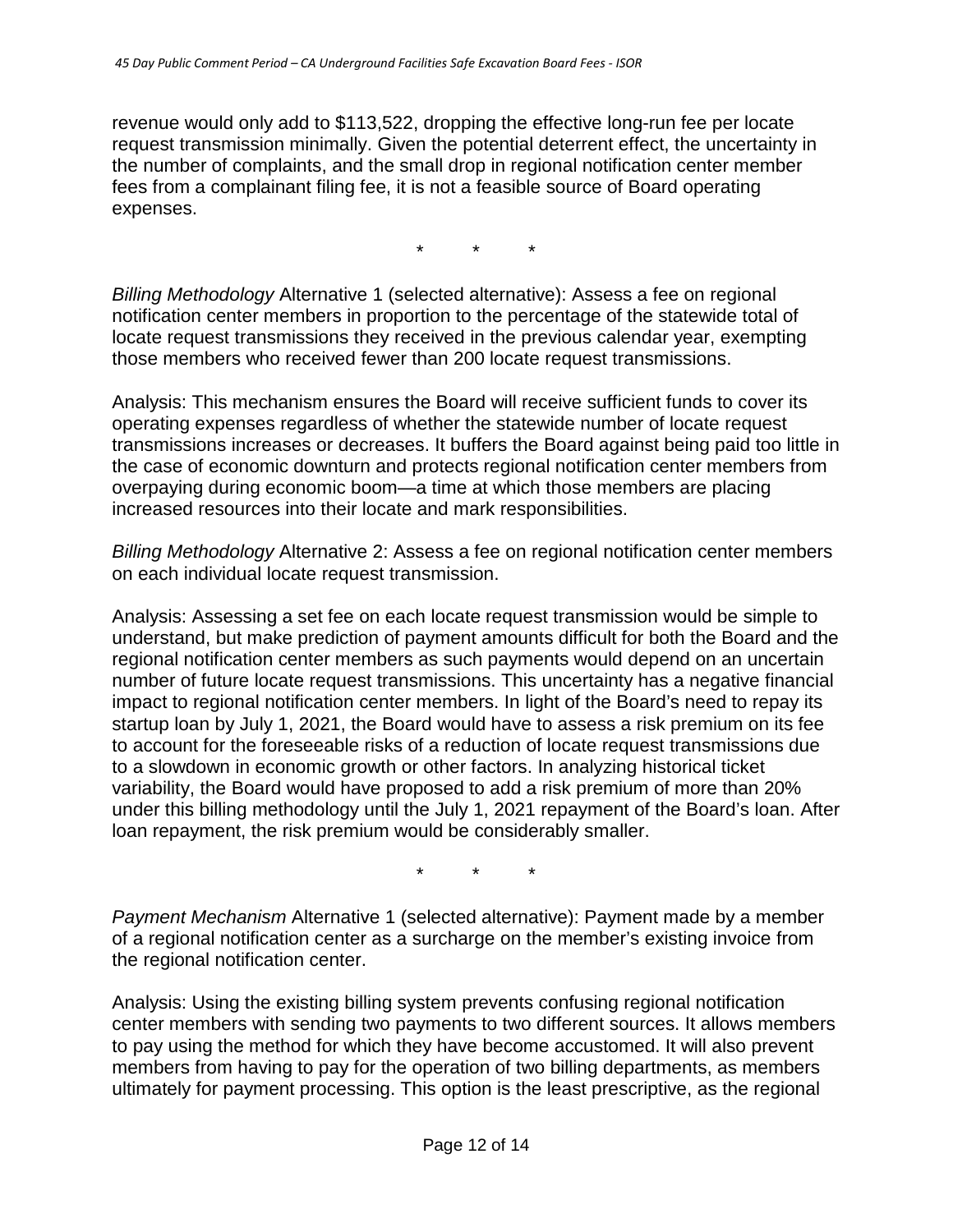notification centers would have flexibility in determining the best way to invoice members.

*Payment Mechanism* Alternative 2: Invoice directly from the Board to regional notification center members, and payment made directly to the Board.

Analysis: Duplicating the billing system means that a member would need to make two payments, in the form of check or electronic funds transfer—one to the regional notification center and another to the Board—on potentially different schedules. The Board does not currently have the ability to accept credit cards, limiting the payment options for regional notification center members. Duplicating the billing would require the Board to apply additional resources to it, taking resources away from fulfilling its core mission and providing less value to a public that includes the regional notification center members.

 $\star$   $\star$ 

*Definition of "locate request transmission"* Alternative 1 (selected alternative): Define as all new tickets and renewal tickets described in Government Code section 4216.2, subdivision (e), including a new ticket obtained to replace an expired ticket, as described in Government Code section 4216.2, subdivision (i), and tickets for remarking service, as described in Government Code section 4216.3, subdivision (b).

Analysis: This definition has a stable statutory basis. It also allows regional notification centers to have other types of tickets that are not billable but provide value. For instance, excavators can call in a damage ticket to notify all operators in the excavation area that one of their subsurface installations has been damaged. Billing for such a ticket could serve as a disincentive for subsurface installation operators to promote damage tickets as a communication tool.

*Definition of "locate request transmission"* Alternative 2: Define as all new tickets described in Government Code section 4216.2, subdivision (e), including a new ticket obtained to replace an expired ticket, as described in Government Code section 4216.2, subdivision (i), but excluding renewal tickets described in Government Code section 4216.2, subdivision (e).

Analysis: This definition is narrower than Alternative 1 and would involve roughly 35% fewer tickets. However, the narrower base of tickets creates more opportunity for feepayers to change behavior, increasing the chance that the fee will create a distortion by inducing feepayers to promote one type of ticket or another. Also, a narrower base is also more susceptible to shifts in industry practice as time progresses.